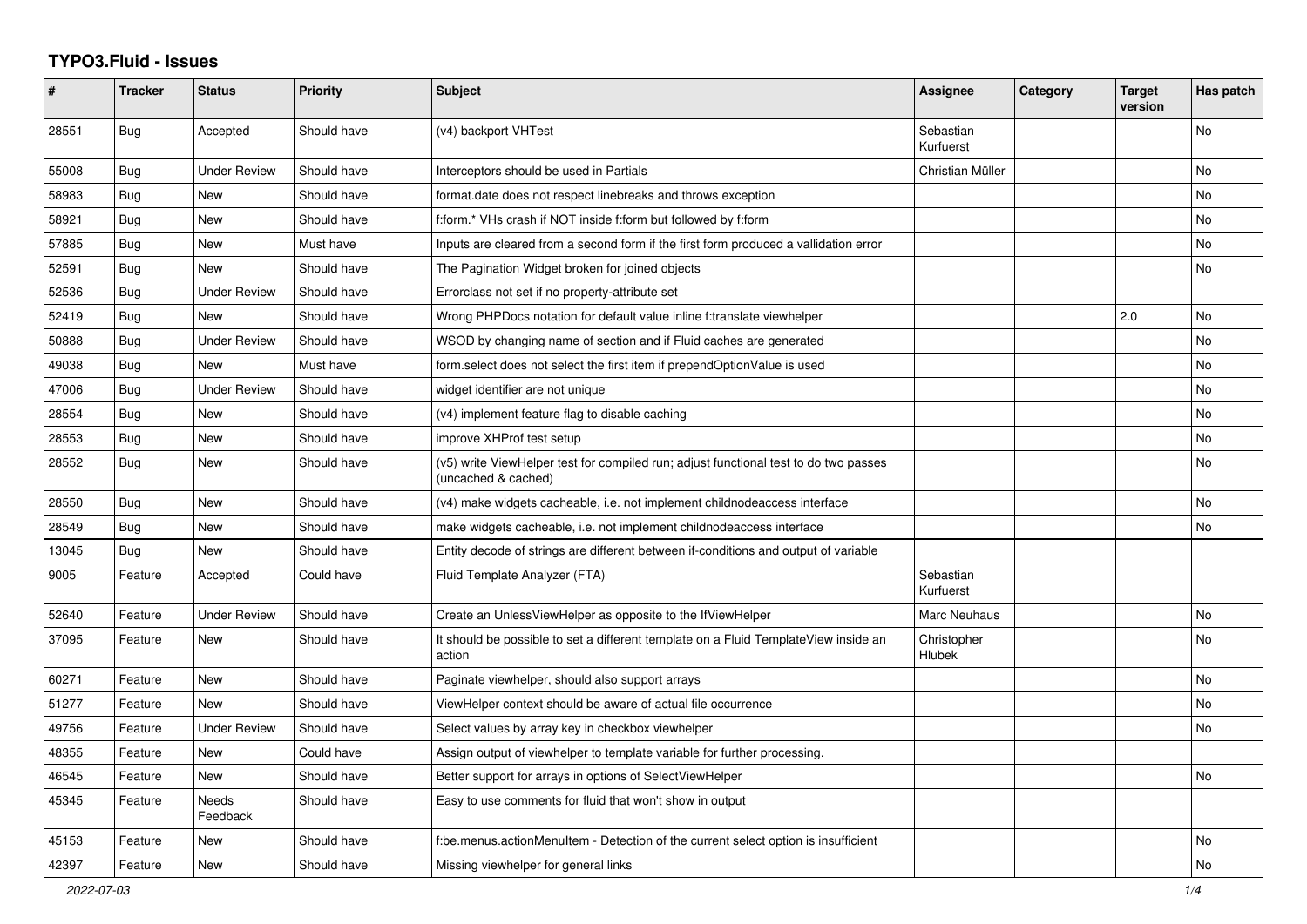| #     | <b>Tracker</b> | <b>Status</b>       | <b>Priority</b> | <b>Subject</b>                                                                                       | <b>Assignee</b>        | Category | Target<br>version | Has patch |
|-------|----------------|---------------------|-----------------|------------------------------------------------------------------------------------------------------|------------------------|----------|-------------------|-----------|
| 40081 | Feature        | <b>New</b>          | Should have     | Allow assigned variables as keys in arrays                                                           |                        |          |                   | <b>No</b> |
| 38130 | Feature        | New                 | Should have     | Checkboxes and multiple select fields should have an assignable default value                        |                        |          |                   | No        |
| 36559 | Feature        | <b>New</b>          | Could have      | New widget progress bar                                                                              |                        |          |                   | Yes       |
| 33215 | Feature        | New                 | Should have     | RFC: Dynamic values in ObjectAccess paths                                                            |                        |          |                   | <b>No</b> |
| 9514  | Feature        | New                 | Should have     | Support explicit Array Arguments for ViewHelpers                                                     |                        |          |                   |           |
| 3291  | Feature        | Needs<br>Feedback   | Should have     | Cacheable viewhelpers                                                                                |                        |          |                   | <b>No</b> |
| 56237 | Task           | New                 | Should have     | in-line (Condition) View Helpers should not evaluate on parsing                                      |                        |          |                   | <b>No</b> |
| 47669 | Task           | New                 | Should have     | FormViewHelper does not define the default request method                                            |                        |          |                   | <b>No</b> |
| 46091 | Task           | Needs<br>Feedback   | Should have     | Show source file name and position on exceptions during parsing                                      |                        |          |                   | No        |
| 43071 | Task           | New                 | Should have     | Remove TOKENS for adding fallback teplates in B                                                      |                        |          |                   | <b>No</b> |
| 42743 | Task           | New                 | Should have     | Remove inline style for hidden form fields                                                           |                        |          |                   | No        |
| 5636  | Task           | <b>Under Review</b> | Must have       | Form_RadioViewHelper and CheckBoxViewHelper miss check for existing object<br>before it is accessed. |                        |          |                   | No        |
| 33551 | <b>Bug</b>     | New                 | Must have       | View helper values break out of a partial scope                                                      | Sebastian<br>Kurfuerst | Core     |                   | No        |
| 12863 | <b>Bug</b>     | <b>New</b>          | Should have     | Attributes of a viewhelper can't contain a '-'                                                       | Sebastian<br>Kurfuerst | Core     |                   | No        |
| 51239 | <b>Bug</b>     | Under Review        | Must have       | AbstractViewHelper use incorrect method signature for "\$this->systemLogger->log()"                  | Adrian Föder           | Core     |                   | Yes       |
| 39990 | <b>Bug</b>     | <b>New</b>          | Should have     | Same form twice in one template: hidden fields for empty values are only rendered<br>once            |                        | Core     |                   | <b>No</b> |
| 27607 | <b>Bug</b>     | New                 | Must have       | Make Fluid comparisons work when first element is STRING, second is NULL.                            |                        | Core     |                   | <b>No</b> |
| 3481  | <b>Bug</b>     | New                 | Should have     | Use ViewHelperVariableContainer in PostParseFacet                                                    |                        | Core     |                   | <b>No</b> |
| 33394 | Feature        | Needs<br>Feedback   | Should have     | Logical expression parser for BooleanNode                                                            | Tobias Liebig          | Core     |                   | No        |
| 62346 | Feature        | <b>New</b>          | Could have      | f:comment should have high precende                                                                  |                        | Core     | 3.x               | <b>No</b> |
| 46257 | Feature        | <b>Under Review</b> | Should have     | Add escape sequence support for Fluid                                                                |                        | Core     |                   | No        |
| 30555 | Feature        | New                 | Could have      | Make TagBuilder more extensible                                                                      |                        | Core     |                   | <b>No</b> |
| 10472 | Feature        | New                 | Could have      | Fluid Standalone distribution                                                                        |                        | Core     |                   | No        |
| 7608  | Feature        | <b>New</b>          | Could have      | Configurable shorthand/object accessor delimiters                                                    |                        | Core     |                   | Yes       |
| 4704  | Feature        | New                 | Should have     | Improve parsing exception messages                                                                   |                        | Core     |                   |           |
| 1907  | Feature        | New                 | Could have      | Default values for view helpers based on context                                                     |                        | Core     |                   |           |
| 32035 | Task           | New                 | Should have     | Improve fluid error messages                                                                         |                        | Core     |                   | Yes       |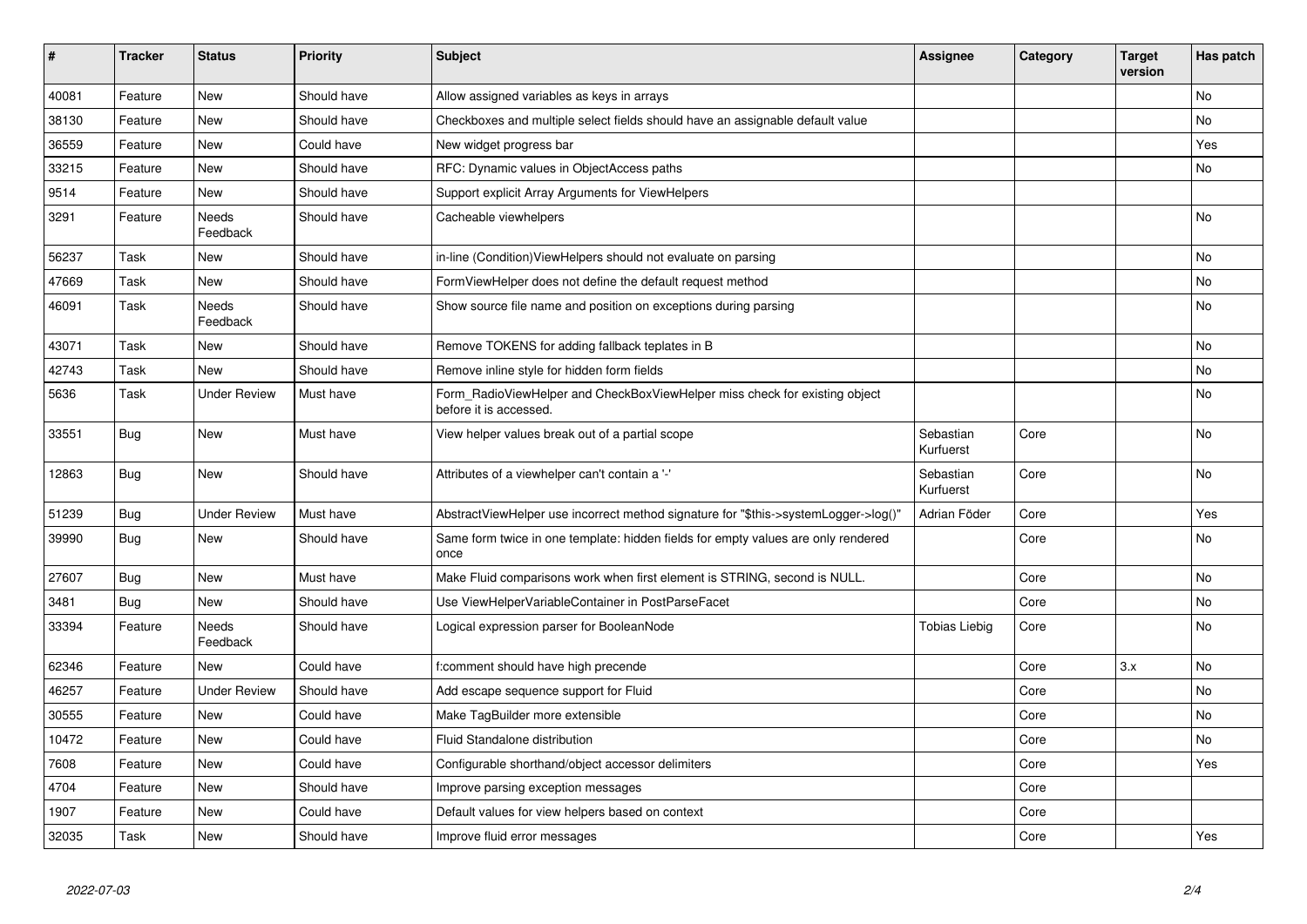| $\vert$ # | <b>Tracker</b> | <b>Status</b>            | <b>Priority</b> | <b>Subject</b>                                                                   | <b>Assignee</b>             | Category           | <b>Target</b><br>version | Has patch |
|-----------|----------------|--------------------------|-----------------|----------------------------------------------------------------------------------|-----------------------------|--------------------|--------------------------|-----------|
| 46289     | <b>Bug</b>     | <b>Needs</b><br>Feedback | Should have     | Enable Escaping Interceptor in XML request format                                |                             | View               | 2.0.1                    | No        |
| 38369     | Bug            | New                      | Must have       | Resource ViewHelpers should not fall back to request package                     |                             | View               |                          | No        |
| 60181     | Feature        | New                      | Could have      | Caching mechanism for Fluid Views/Templates                                      |                             | View               |                          | No        |
| 8989      | Feature        | Needs<br>Feedback        | Could have      | Search path for fluid template files                                             |                             | View               |                          | No        |
| 45394     | Task           | New                      | Should have     | Forwardport Unit test for standalone view                                        |                             | View               |                          | No        |
| 43072     | Task           | New                      | Should have     | Remove TOKENS for adding templates fallback in Backporter                        |                             | View               |                          | No        |
| 40998     | Bug            | Under Review             | Should have     | Missing parent request namespaces in form field name prefix                      | Sebastian<br>Kurfuerst      | ViewHelpers        | 1.1.1                    | No        |
| 36662     | <b>Bug</b>     | Needs<br>Feedback        | Should have     | Checked state isn't always correct when property is collection                   | Kevin Ulrich<br>Moschallski | <b>ViewHelpers</b> | 1.1.1                    | <b>No</b> |
| 33628     | <b>Bug</b>     | Needs<br>Feedback        | Must have       | Multicheckboxes (multiselect) for Collections don't work                         | Christian Müller            | <b>ViewHelpers</b> |                          | No        |
| 59057     | Bug            | Under Review             | Must have       | Hidden empty value fields shoud be disabled when related field is disabled       | <b>Bastian</b><br>Waidelich | <b>ViewHelpers</b> |                          | <b>No</b> |
| 58862     | Bug            | <b>Needs</b><br>Feedback | Should have     | FormViewHelper doesn't accept NULL as value for \$arguments                      | Bastian<br>Waidelich        | <b>ViewHelpers</b> |                          | Yes       |
| 65424     | <b>Bug</b>     | Under Review             | Should have     | SelectViewHelper must respect option(Value Label)Field for arrays                |                             | <b>ViewHelpers</b> |                          | <b>No</b> |
| 60856     | <b>Bug</b>     | New                      | Must have       | Target attribute not supported by the form viewhelper                            |                             | <b>ViewHelpers</b> |                          | Yes       |
| 54284     | <b>Bug</b>     | New                      | Should have     | Default Option for Switch/Case VH                                                |                             | ViewHelpers        |                          | <b>No</b> |
| 49600     | Bug            | New                      | Should have     | f:form tag shown as a HTML on frontend                                           |                             | ViewHelpers        |                          | <b>No</b> |
| 44234     | <b>Bug</b>     | Under Review             | Should have     | selectViewHelper's sorting does not respect locale collation                     |                             | ViewHelpers        | 2.1                      | No        |
| 40064     | <b>Bug</b>     | New                      | Must have       | Multiselect is not getting persisted                                             |                             | <b>ViewHelpers</b> |                          | No        |
| 37619     | Bug            | New                      | Should have     | Fatal Error when using variable in name attribute of Section ViewHelper          |                             | ViewHelpers        |                          | <b>No</b> |
| 34682     | <b>Bug</b>     | Under Review             | Should have     | Radio Button missing checked on validation error                                 |                             | ViewHelpers        |                          | <b>No</b> |
| 30937     | Bug            | New                      | Should have     | CropViewHelper stringToTruncate can't be supplied so it can't be easily extended |                             | <b>ViewHelpers</b> |                          | Yes       |
| 8648      | <b>Bug</b>     | New                      | Should have     | format.crop ViewHelper should support all features of the crop stdWrap function  |                             | <b>ViewHelpers</b> |                          | <b>No</b> |
| 5933      | Feature        | Accepted                 | Should have     | Optional section rendering                                                       | Sebastian<br>Kurfuerst      | <b>ViewHelpers</b> |                          | No        |
| 43346     | Feature        | <b>Under Review</b>      | Should have     | Allow property mapping configuration via template                                | Karsten<br>Dambekalns       | <b>ViewHelpers</b> | 2.1                      | <b>No</b> |
| 3725      | Feature        | New                      | Could have      | <b>CSS Engine</b>                                                                | Christian Müller            | <b>ViewHelpers</b> |                          | No        |
| 60003     | Feature        | New                      | Should have     | Add required-Attribute to f:form.password                                        |                             | <b>ViewHelpers</b> |                          | No        |
| 51100     | Feature        | <b>New</b>               | Must have       | Links with absolute URI should have the option of URI Scheme                     |                             | ViewHelpers        |                          | No        |